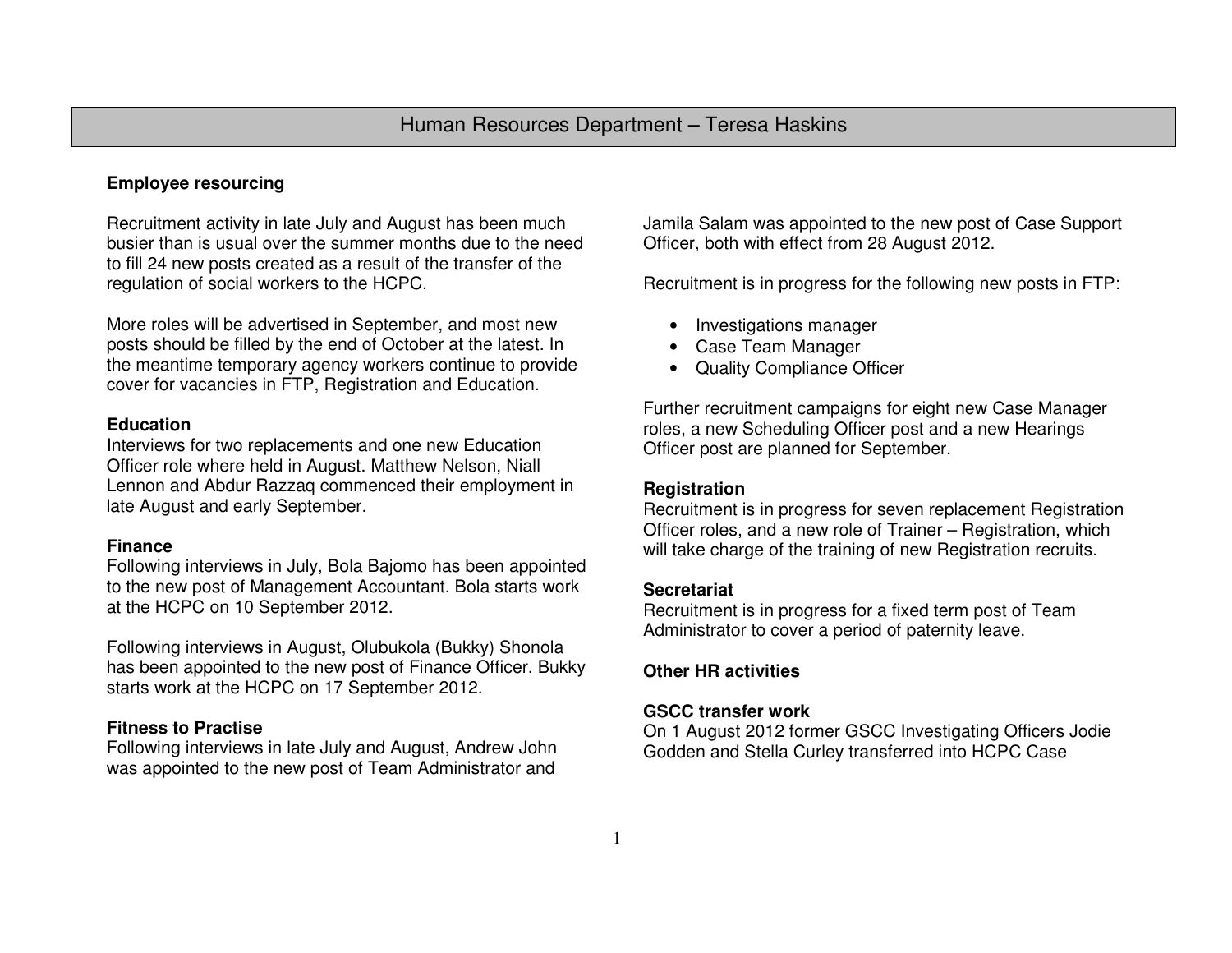Manager roles, and former GSCC Registration Officers Gareth Jones and Phil Barton transferred into HCPC Registration Adviser roles. The fifth former GSCC employee who transferred resigned from the HCPC with effect from 24 August 2012.

The HR team has carried out general inductions for the four transferring employees and has made the necessary administrative arrangements to ensure a smooth transfer.

Other than the outstanding recruitment detailed above, all planned HR work directly associated with the transfer is now complete.

#### **Policy work**

 The HR team is in the process of updating the HCPC's policy on eye care and sight tests, and the gifts and inducements policy.

Work is in progress towards the recruitment of the HCPC's first apprentice. The apprenticeship will be based in the Registration team and the apprentice will gain an NVQ level 2 qualification in customer service while in post.

#### **Employee discount scheme**

 An employee discount scheme for HPC employees launched on 28 August. The Scheme enables employees to take advantage of discounts across a wide range of consumer products and services.